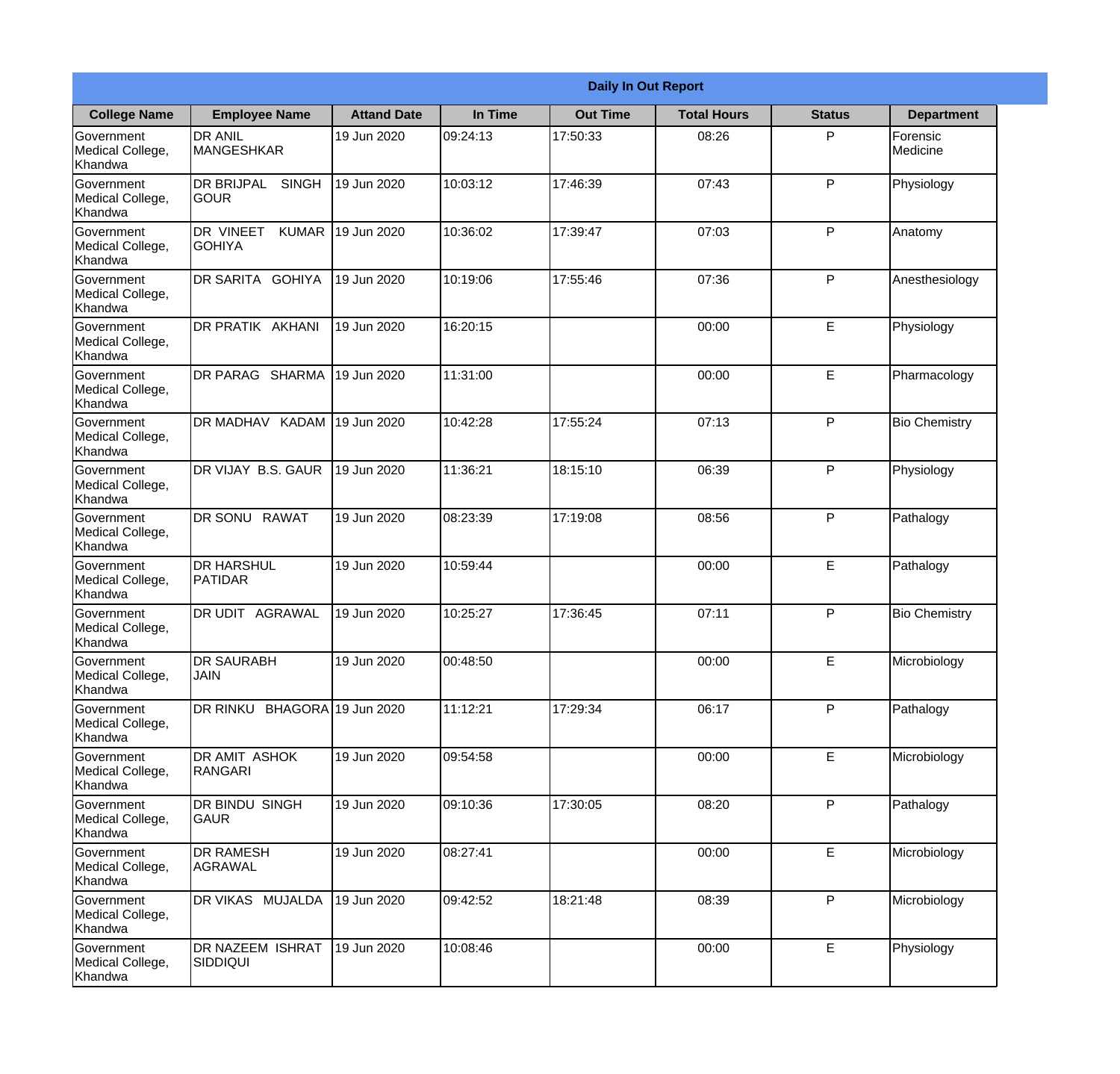| <b>Designation</b>                  | <b>Category</b>     |
|-------------------------------------|---------------------|
| Assistant Professor   Para Clinical |                     |
| Demonstrator/Tutor   Non Clinical   |                     |
| Professor                           | Non Clinical        |
| Professor                           | Clinical            |
| <b>Assistant Professor</b>          | Non Clinical        |
| Professor                           | Para Clinical       |
| <b>Assistant Professor</b>          | Non Clinical        |
| Associate Professor Non Clinical    |                     |
| Demonstrator/Tutor   Para Clinical  |                     |
| <b>Assistant Professor</b>          | Para Clinical       |
| Associate Professor Non Clinical    |                     |
| Associate Professor   Para Clinical |                     |
| Assistant Professor   Para Clinical |                     |
| Professor                           | Para Clinical       |
| Associate Professor   Para Clinical |                     |
| <b>Assistant Professor</b>          | IPara Clinical      |
| Demonstrator/Tutor   Para Clinical  |                     |
| Professor                           | <b>Non Clinical</b> |

## **Daily In Out Report**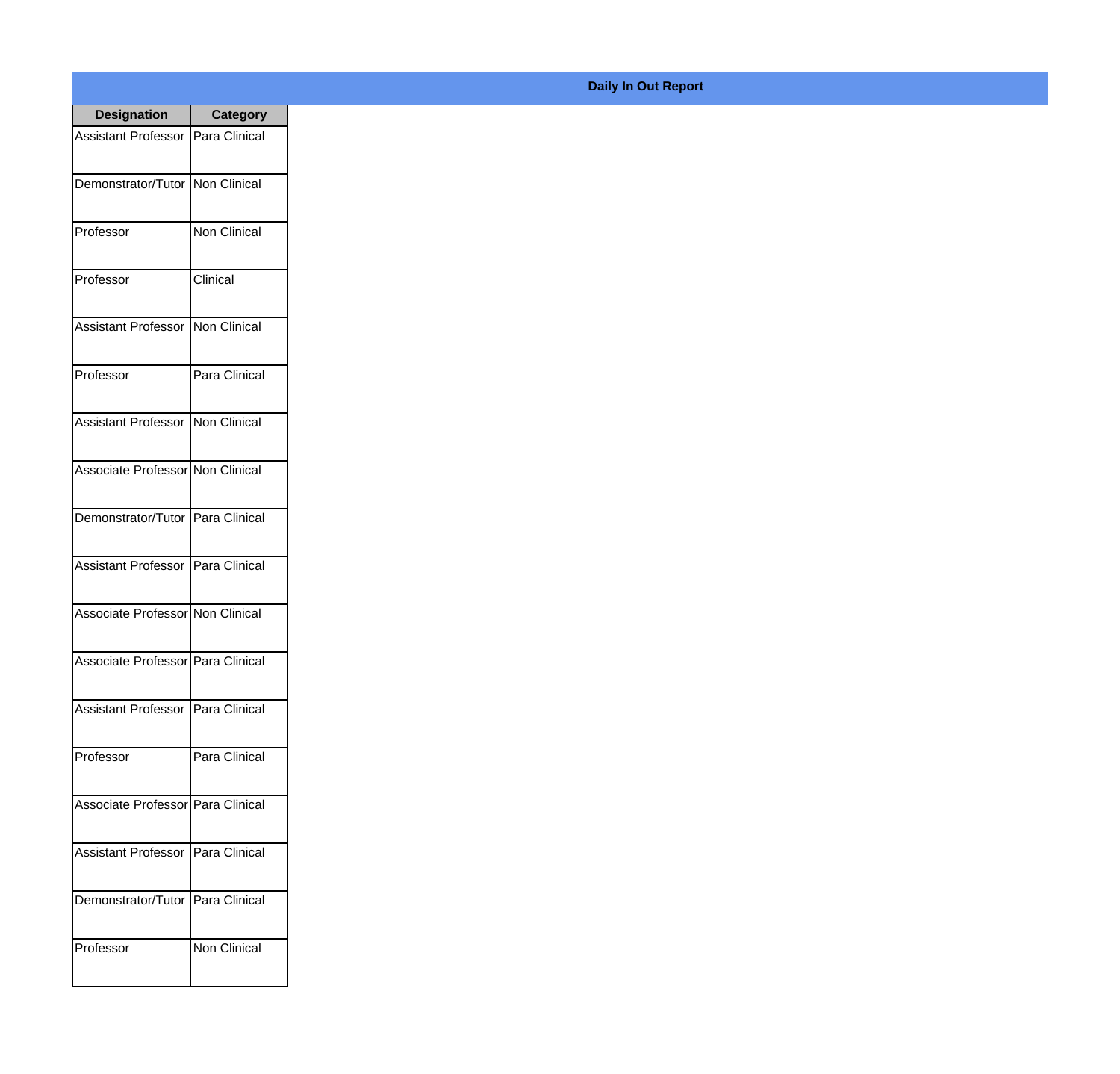|                                                  | <b>Daily In Out Report</b>                            |             |           |          |       |              |                                           |  |
|--------------------------------------------------|-------------------------------------------------------|-------------|-----------|----------|-------|--------------|-------------------------------------------|--|
| <b>Government</b><br>Medical College,<br>Khandwa | <b>DR RAJEEV VIJAY</b><br><b>JOSHI</b>                | 19 Jun 2020 | 08:44:17  | 17:36:56 | 08:52 | $\mathsf{P}$ | Anatomy                                   |  |
| Government<br>Medical College,<br>Khandwa        | <b>DR DWARKA</b><br><b>PRASAD GOTHRE</b>              | 19 Jun 2020 | 10:56:25  | 16:54:40 | 05:58 | P            | <b>Bio Chemistry</b>                      |  |
| <b>Government</b><br>Medical College,<br>Khandwa | <b>DR SOUMITRA</b><br><b>SETHIA</b>                   | 19 Jun 2020 | 09:17:51  | 17:46:32 | 08:29 | P            | Community<br>Medicine                     |  |
| <b>Government</b><br>Medical College,<br>Khandwa | DR RASHMI YADAV                                       | 19 Jun 2020 | 10:01:41  | 17:07:24 | 07:06 | P            | Community<br>Medicine                     |  |
| Government<br>Medical College,<br>Khandwa        | <b>MR PIYUSH KUMAR</b><br><b>MISHRA</b>               | 19 Jun 2020 | 09:56:19  | 18:37:53 | 08:41 | P            | Community<br>Medicine                     |  |
| Government<br>Medical College,<br><b>Khandwa</b> | DR SACHIN PARMAR 19 Jun 2020                          |             | 109:39:25 |          | 00:00 | E            | Community<br>Medicine                     |  |
| <b>Government</b><br>Medical College,<br>Khandwa | DR PRAMILA VERMA 19 Jun 2020                          |             | 12:35:49  | 16:31:25 | 03:56 | P            | Paediatrics                               |  |
| <b>Government</b><br>Medical College,<br>Khandwa | <b>DR DURGESH</b><br>SONARE                           | 19 Jun 2020 | 09:53:11  |          | 00:00 | E            | Dermatology, Ven<br>ereology &<br>Leprosy |  |
| Government<br>Medical College,<br>Khandwa        | DR MANOJ BALKE                                        | 19 Jun 2020 | 09:28:41  | 14:31:30 | 05:03 | P            | Ophthalmology                             |  |
| <b>Government</b><br>Medical College,<br>Khandwa | <b>DR RAKESH KUMAR</b><br><b>SHIVHARE</b>             | 19 Jun 2020 | 12:21:35  |          | 00:00 | E            | Microbiology                              |  |
| <b>Government</b><br>Medical College,<br>Khandwa | <b>DR GARIMA</b><br>AGRAWAL<br><b>VARSHNEY</b>        | 19 Jun 2020 | 10:34:31  |          | 00:00 | E            | Paediatrics                               |  |
| Government<br>Medical College,<br>Khandwa        | <b>DR SIDDHARTH</b><br><b>BANODE</b>                  | 19 Jun 2020 | 09:15:14  | 17:39:55 | 08:24 | P            | Pharmacology                              |  |
| Government<br>Medical College,<br>Khandwa        | <b>DR CHANDNI</b><br>KAROLE                           | 19 Jun 2020 | 09:54:29  | 14:29:36 | 04:35 | P            | Ophthalmology                             |  |
| <b>Government</b><br>Medical College,<br>Khandwa | DR PRIYA KAPOOR<br>KAPOOR                             | 19 Jun 2020 | 10:24:05  | 16:54:58 | 06:30 | P            | Pathalogy                                 |  |
| Government<br>Medical College,<br>Khandwa        | <b>DR SAPNA</b><br><b>MAHESHRAM</b>                   | 19 Jun 2020 | 10:56:13  | 18:14:38 | 07:18 | P            | Community<br>Medicine                     |  |
| Government<br>Medical College,<br>Khandwa        | <b>DR RAJENDRA</b><br><b>SINGH MANDLOI</b>            | 19 Jun 2020 | 09:42:59  | 17:36:14 | 07:54 | P            | <b>Bio Chemistry</b>                      |  |
| Government<br>Medical College,<br>Khandwa        | <b>DR SEEMA</b><br><b>SUDHAKARRAO</b><br><b>SUTAY</b> | 19 Jun 2020 | 11:38:53  | 17:19:18 | 05:41 | P            | Forensic<br>Medicine                      |  |
| Government<br>Medical College,<br>Khandwa        | DR RAKESH SINGH<br><b>HAZARI</b>                      | 19 Jun 2020 | 11:23:11  |          | 00:00 | E            | Pathalogy                                 |  |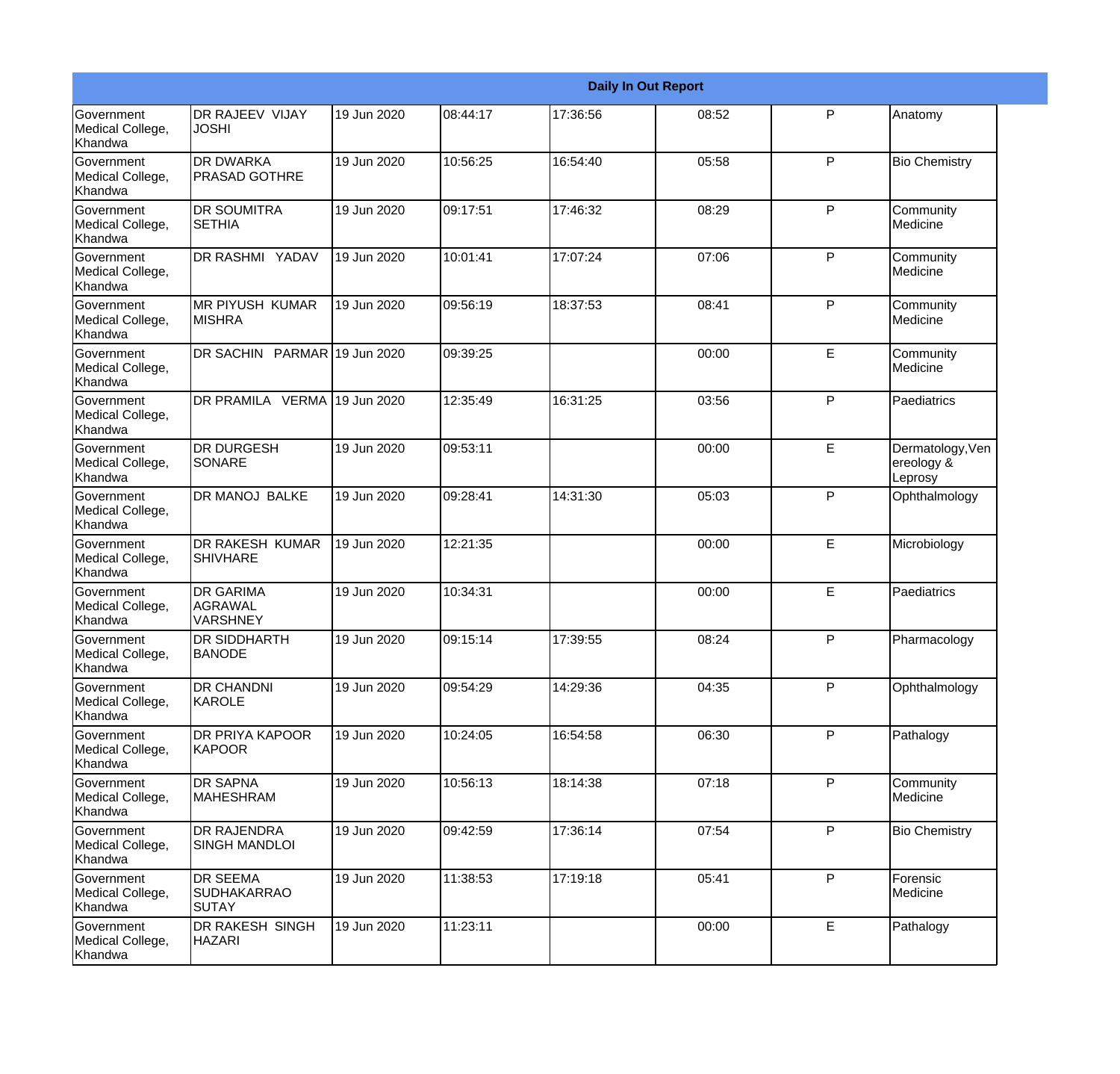| Assistant Professor Non Clinical  |               |
|-----------------------------------|---------------|
| Demonstrator/Tutor Non Clinical   |               |
| Assistant Professor Para Clinical |               |
| Assistant Professor Para Clinical |               |
| Statistician                      | Para Clinical |
| Assistant Professor Para Clinical |               |
| Professor                         | Clinical      |
| Assistant Professor Clinical      |               |
| Assistant Professor Clinical      |               |
| Demonstrator/Tutor Para Clinical  |               |
| Associate Professor Clinical      |               |
| Associate Professor Para Clinical |               |
| Assistant Professor Clinical      |               |
| Demonstrator/Tutor Para Clinical  |               |
| Associate Professor Para Clinical |               |
| Demonstrator/Tutor   Non Clinical |               |
| Professor                         | Para Clinical |
| Professor                         | Para Clinical |
|                                   |               |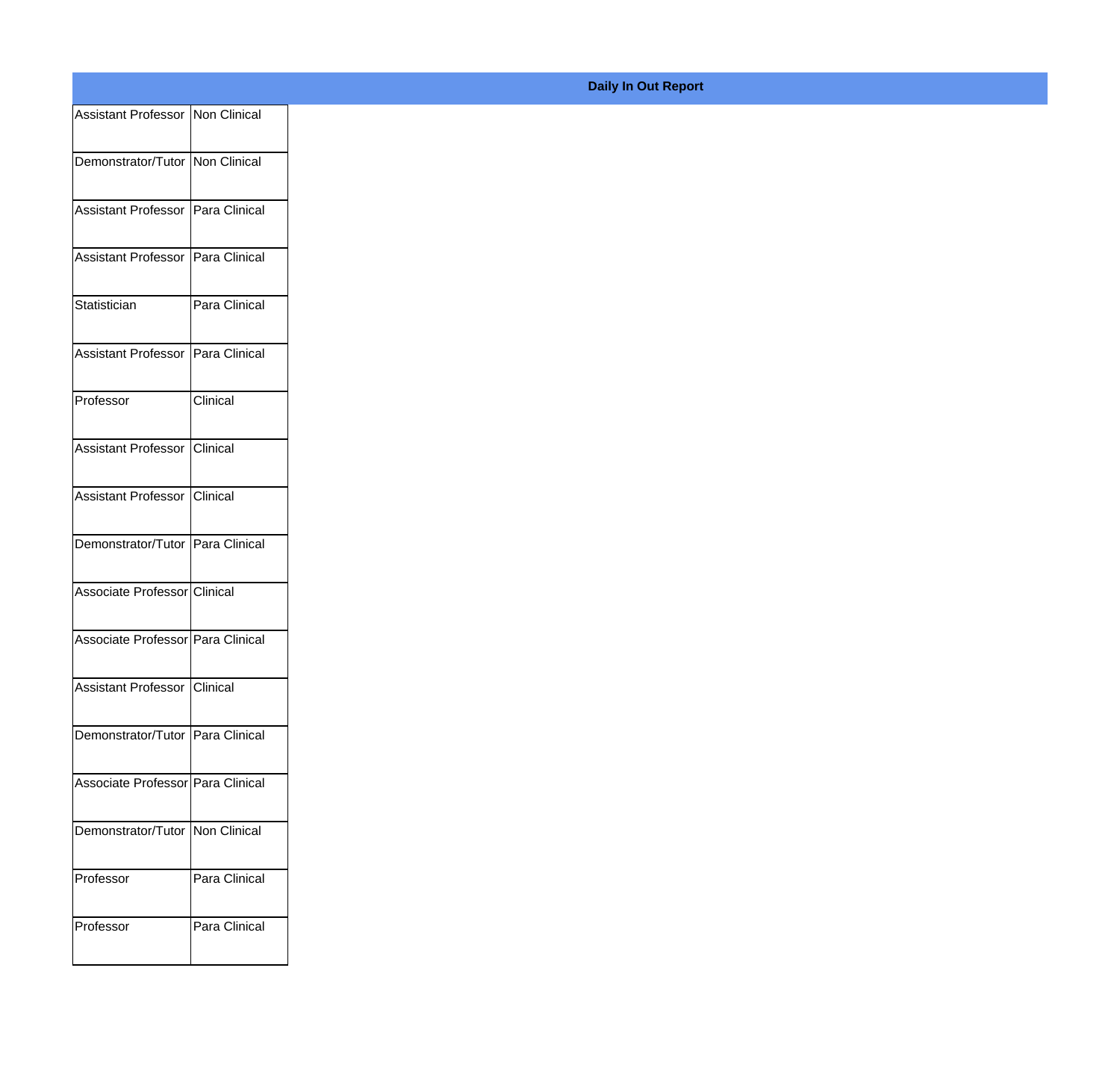|                                                  | <b>Daily In Out Report</b>              |             |          |          |       |   |                                        |  |
|--------------------------------------------------|-----------------------------------------|-------------|----------|----------|-------|---|----------------------------------------|--|
| <b>Government</b><br>Medical College,<br>Khandwa | <b>DR NISHA</b><br><b>KAITHWAS</b>      | 19 Jun 2020 | 09:35:37 |          | 00:00 | E | Psychiatry                             |  |
| Government<br>Medical College,<br>Khandwa        | <b>DR ANANT</b><br><b>TUKARAM PAWAR</b> | 19 Jun 2020 | 11:01:39 |          | 00:00 | E | Community<br>Medicine                  |  |
| Government<br>Medical College,<br>Khandwa        | DR SHAIKH M.KHALIQ 19 Jun 2020          |             | 10:08:37 |          | 00:00 | E | <b>Bio Chemistry</b>                   |  |
| Government<br>Medical College,<br>Khandwa        | <b>DR MAHENDRA</b><br>PANWAR            | 19 Jun 2020 | 09:56:54 |          | 00:00 | E | Orthopaedics                           |  |
| Government<br>Medical College,<br>Khandwa        | DR AJAY GANGJI                          | 19 Jun 2020 | 12:03:00 |          | 00:00 | E | <b>General Surgery</b>                 |  |
| Government<br>Medical College,<br>Khandwa        | <b>DR SITARAM</b><br><b>SOLANKI</b>     | 19 Jun 2020 | 09:49:44 |          | 00:00 | E | Forensic<br>Medicine                   |  |
| Government<br>Medical College,<br>Khandwa        | <b>DR RANJEET</b><br><b>BADOLE</b>      | 19 Jun 2020 | 09:56:39 |          | 00:00 | E | <b>General Medicine</b>                |  |
| Government<br>Medical College,<br>Khandwa        | <b>DR SANGEETA</b><br><b>CHINCHOLE</b>  | 19 Jun 2020 | 10:46:00 |          | 00:00 | E | Physiology                             |  |
| <b>Government</b><br>Medical College,<br>Khandwa | DR NEERAJ KUMAR                         | 19 Jun 2020 | 08:47:47 | 14:31:22 | 05:44 | P | Dentisry                               |  |
| Government<br>Medical College,<br>Khandwa        | DR VIJAY NAYAK                          | 19 Jun 2020 | 10:44:44 | 17:37:41 | 06:53 | P | Anatomy                                |  |
| Government<br>Medical College,<br>Khandwa        | DR SUNIL BAJOLIYA                       | 19 Jun 2020 | 10:34:10 |          | 00:00 | E | OTO-Rhiono-<br>Laryngology             |  |
| Government<br>Medical College,<br>Khandwa        | DR NISHA MANDLOI<br><b>PANWAR</b>       | 19 Jun 2020 | 09:58:26 | 17:29:41 | 07:31 | P | <b>Obstetrics &amp;</b><br>Gynaecology |  |
| Government<br>Medical College,<br>Khandwa        | DR NANDINI DIXIT                        | 19 Jun 2020 | 12:33:38 |          | 00:00 | E | Paediatrics                            |  |
| Government<br>Medical College,<br>Khandwa        | <b>DR SATISH</b><br><b>CHANDEL</b>      | 19 Jun 2020 | 10:49:21 |          | 00:00 | E | Pharmacology                           |  |
| Government<br>Medical College,<br>Khandwa        | DR MUKTESHWARI<br><b>GUPTA</b>          | 19 Jun 2020 | 10:14:57 | 17:54:25 | 07:40 | P | Pharmacology                           |  |
| Government<br>Medical College,<br>Khandwa        | DR YASHPAL RAY                          | 19 Jun 2020 | 18:08:46 |          | 00:00 | E | Anatomy                                |  |
| Government<br>Medical College,<br>Khandwa        | MOHIT GARG                              | 19 Jun 2020 | 11:51:40 |          | 00:00 | E | <b>General Medicine</b>                |  |